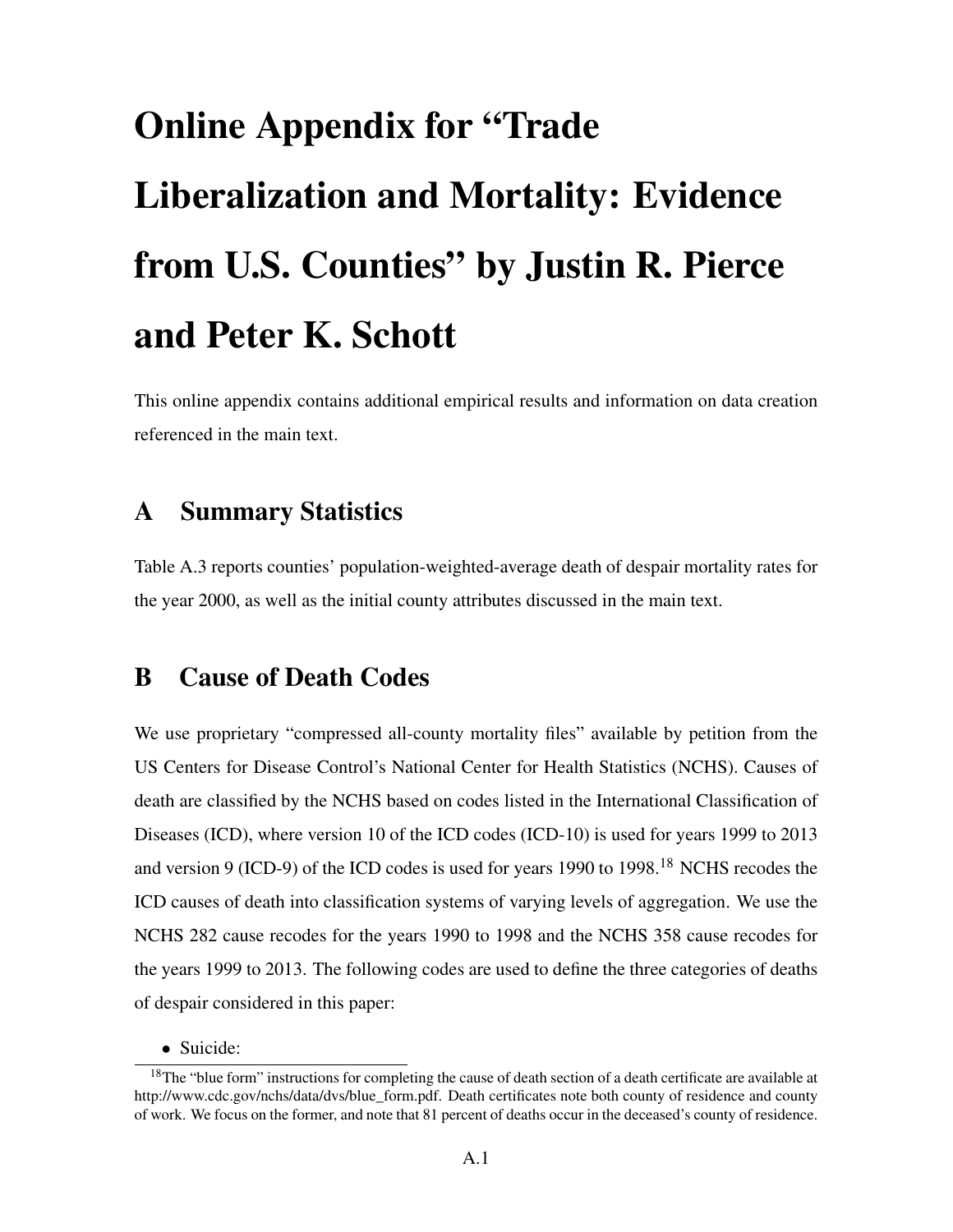- NCHS 282 Cause Recodes (1990-1998): 33700-34400
- NCHS 358 Cause Recodes (1999-2013): 424-431
- Drug Overdoses
	- NCHS 282 Cause Recodes (1990-1998): 31700, 35300
	- NCHS 358 Cause Recodes (1999-2013): 420, 443
- Alcohol-Related Liver Disease<sup>[19](#page-1-0)</sup>
	- NCHS 282 Cause Recodes (1990-1998): 24200
	- NCHS 358 Cause Recodes (1999-2013): 298

[Case and Deaton](#page--1-0) [\(2015\)](#page--1-0) highlight a substantial rise in deaths due to suicide, poisoning – which primarily consists of drug overdoses – and chronic liver disease among middle-aged whites starting in 1999. In Figure [A.4,](#page--1-1) we use the above CDC death codes to replicate these trends and extend them backwards in time. As indicated in the figure, the weighted-average rates of suicide and ARLD across counties are more or less flat during the 1990s but begin increasing around the time of the change in US trade policy in the year 2000, particularly for suicide. Deaths due to drug overdose, by contrast, are increasing before 2000, but exhibit an inflection point around that time.

Table [A.4](#page-17-0) reports the overall US mortality rates for major external and internal causes of death in 2000. Internal causes account for more than 90 percent of the 2.4 million deaths in that year, with the three leading causes being cancer (neoplasm), circulatory disease and respiratory ailments. Suicide, drug overdose and ARLD account for 29,416, 14,160 and 12,126 deaths, or approximately 10, 5 and 4 per 100,000.

## C NTR Gap

Figure [A.5](#page--1-2) reports the distribution of NTR gaps across four-digit SIC industries, counties and CUMAs. Relative to the distribution across industries, the distributions for counties and

<span id="page-1-0"></span><sup>&</sup>lt;sup>19</sup>We do not consider other forms of liver disease which might be classified as deaths of despair given difficulties associated with how they are tracked by the CDC over time.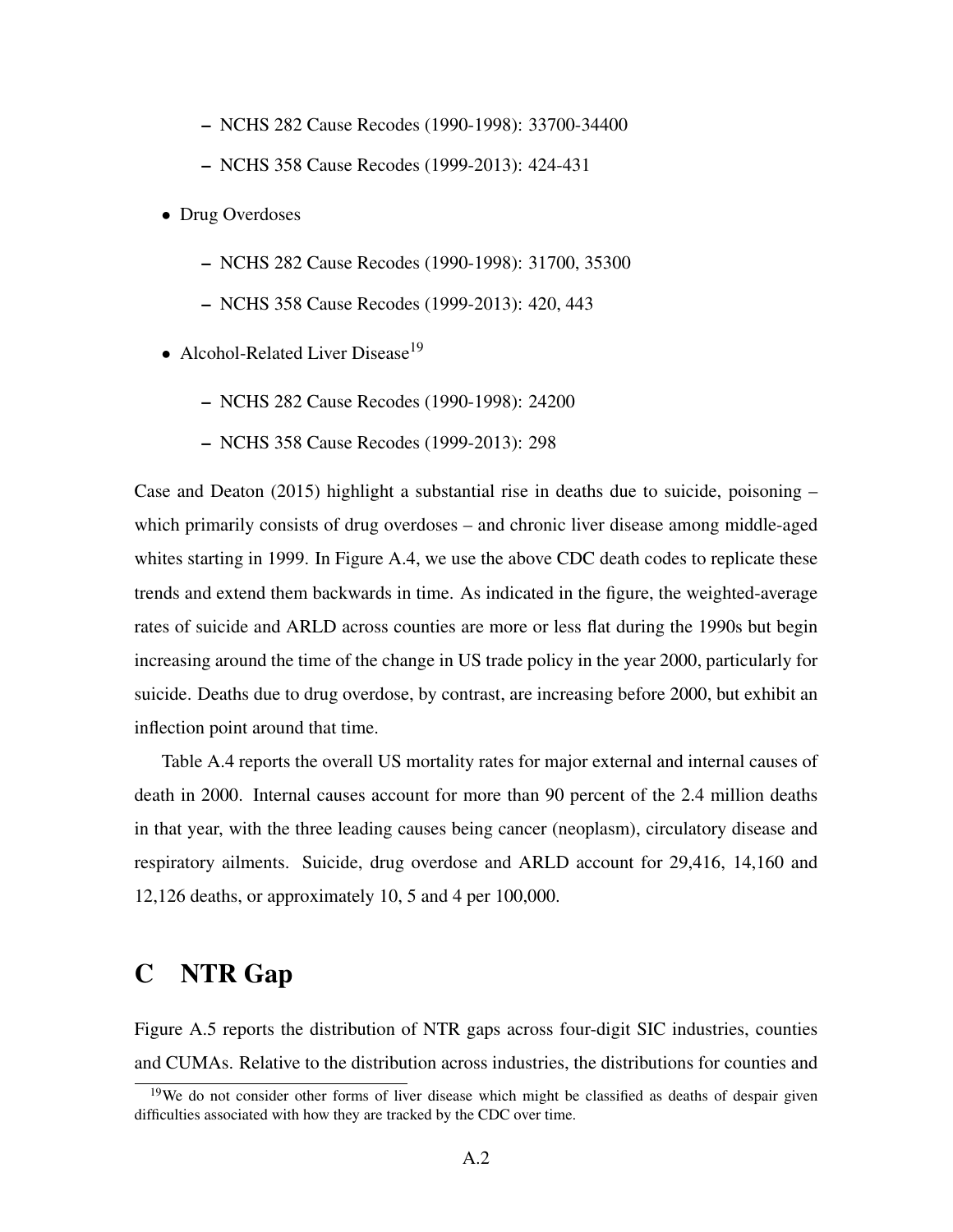CUMAs are shifted towards the left, reflecting the fact that most workers in most areas are employed outside goods-producing sectors.<sup>[20](#page-2-0)</sup>

## D Control Variables

*NTR Rates*: counties' labor-share-weighted US import tariff rates, *NT Rct*, are computed as in Equation [2,](#page--1-3) except that the US NTR tariff rate for industry *j* (in percent) is used in place of the NTR gap for industry *j*. We find that the distribution of *NT Rct* across our sample period declines during the late 1990s due to implementation of tariff reductions agreed upon during the Uruguay Round. $21$ 

*MFA Exposure*: As discussed in greater detail in [Khandelwal et al.](#page--1-4) [\(2013\)](#page--1-4), the MFA and its successor, the Agreement on Textile and Clothing (ATC), grew out of quotas imposed by the United States on textile and clothing imports from Japan during the 1950s. Over time, the MFA evolved into a broader institution that regulated the exports of clothing and textile products from developing countries to the United States, European Union, Canada and Turkey. Bargaining over these restrictions was kept separate from multilateral trade negotiations until the conclusion of the Uruguay Round in 1995, when an agreement was struck to eliminate the quotas over four phases. On January 1, 1995, 1998, 2002 and 2005, the United States was required to remove textile and clothing quotas representing 16, 17, 18 and the remaining 49 percent of their 1990 import volumes, respectively. Relaxation of quotas on Chinese imports did not occur until it became a member of the World Trade Organization in 2001; as a result, its quotas on the goods in the first three phases were relaxed in early 2002 and its quotas on the goods in the fourth phase were relaxed as scheduled in 2005. The order in which goods were placed into a particular phase was chosen by the United States.

Computation of counties' exposure to elimination of the MFA proceeds in three steps. First, we follow [Khandelwal et al.](#page--1-4) [\(2013\)](#page--1-4) in measuring the extent to which MFA quotas

<span id="page-2-1"></span><span id="page-2-0"></span> $20$ The distribution for industries in Figure [A.5](#page--1-2) omits SIC industries that are not subject to import tariffs.

 $^{21}$ NTR tariff rates from [Feenstra et al.](#page--1-5) [\(2002\)](#page--1-5) are unavailable after 2001 and so are assumed constant after that year. Analysis of analogously computed "revealed" tariff rates from public US trade data during this interval in [Pierce and Schott](#page--1-6) [\(2016\)](#page--1-6) suggests this is an reasonable assumption that avoids having to make do with the smaller set of industries for which "revealed" rates are available.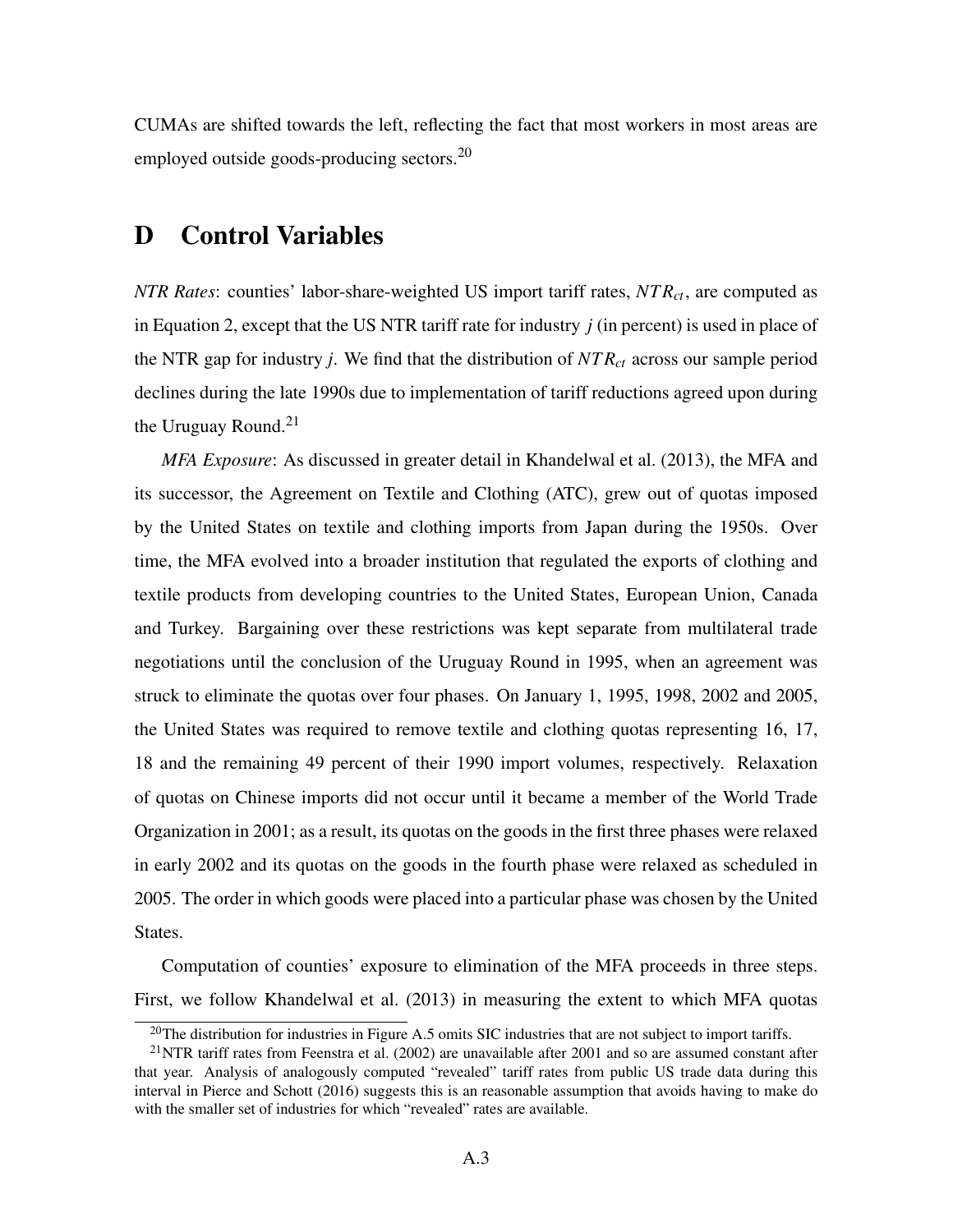in industry *j* and phase *p* were binding as the average fill rate of the industry's constituent import products in the year before they were phased out,  $FillRate_{jp}$ <sup>[22](#page-3-0)</sup> Specifically, for each phase, we measure an industry's exposure to MFA expiration as its average quota fill rate in the year prior to the phase's expiration. Industries with higher pre-expiration average fill rates faced more binding quotas and are therefore more exposed to the end of the MFA. Second, we compute counties' labor-share-weighted-average fill rate across industries for each phase, *FillRatecp*, using a version of Equation [2.](#page--1-3) Finally, the county-year variable of interest, *MFA Exposurect*, cumulates the calculated fill rates as each phase of expiration takes place. This measure of exposure to the MFA rises over time, as quotas for additional products are removed, by phase.

*Changes in US Export Opportunities*: As part of its accession to the WTO, China agreed to institute a number of policy changes that could have influenced US manufacturing employment and thereby mortality, including liberalization of its import tariff rates and reductions of production subsidies, which might increase export opportunities for US manufacturers. Following [Pierce and Schott](#page--1-6) [\(2016\)](#page--1-6) we use product-level data on Chinese import tariffs from 1996 to 2005 from [Brandt et al.](#page--1-7) [\(2017\)](#page--1-7) to compute the average change across those years in Chinese import tariffs across products within each US industry. For production subsidies, we use data from the Annual Report of Industrial Enterprise Statistics compiled by China's National Bureau of Statistics (NBS) to calculate the change in subsidies provided to responding firms from 1998 to  $2005<sup>23</sup>$  $2005<sup>23</sup>$  $2005<sup>23</sup>$  For both changes in Chinese import tariff rates and production subsidies, we compute the labor-share-weighted average of this change across the industries active in each US county as in Equation [2,](#page--1-3) and then interact these variables with a full set of year dummies (excluding 1990).

*Demographics*: Our baseline specifications control for interactions of a post-PNTR indicator variable with four initial-year (i.e., 1990) county attributes: the percent of the popu-

<span id="page-3-0"></span> $^{22}$ As discussed in [Brambilla et al.](#page--1-8) [\(2010\)](#page--1-8), fill rates are defined as actual imports divided by allowable imports under the the quota. MFA products for which there were no restrictions on imports (i.e., there were no quotas), have fill rates of zero.

<span id="page-3-1"></span> $23$ The NBS data encompass a census of state-owned enterprises (SOEs) and a survey of all non-SOEs with annual sales above 5 million Renminbi (~\$600,000). The version of the NBS dataset available to us from [Khandelwal et al.](#page--1-4) [\(2013\)](#page--1-4) spans the period 1998 to 2005. Following [Girma et al.](#page--1-9) [\(2009\)](#page--1-9) and [Aghion et al.](#page--1-10) [\(2015\)](#page--1-10) we use the variable "subsidy" in this dataset and compute the change in the subsidies to sales ratio for each SIC industry between 1998 and 2005 using concordances provided by [Dean and Lovely](#page--1-11) [\(2010\)](#page--1-11).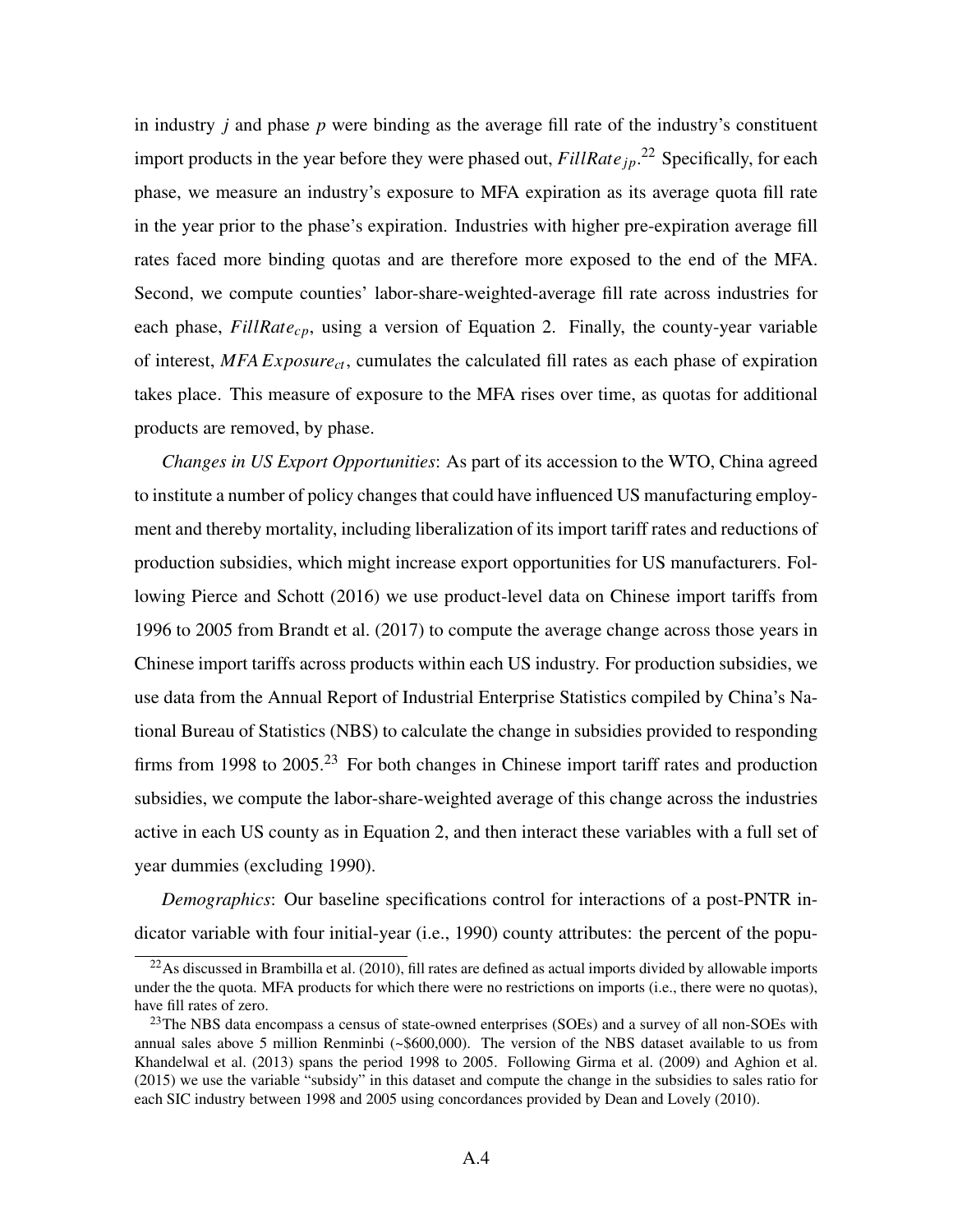lation without any college education, median household income, percent of population that are veterans and percent of population that is foreign-born.<sup>[24](#page-4-0)</sup> These variables allow for the possibilities, respectively, that changes in technology unrelated to the trade liberalization might have replaced less-educated workers with technology disproportionately during the 2000s, that high-income households gained better access to medical care after the 2000s, perhaps due to health insurance provided by their employers, that an increase in suicide and opioid misuse might be the result of military experience associated with post-9/11 wars in Afghanistan and Iraq [\(Kemp and Bossarte](#page--1-12) [\(2012\)](#page--1-12); [Bauerlein and Campo-Flores](#page--1-13) [\(2016\)](#page--1-13)), and that foreign-born individuals may have different propensities for deaths of despair than native-born individuals. These attributes, summarized in Table [A.3,](#page-16-0) are obtained from the US Census Bureau's 1990 Decennial Census.<sup>[25](#page-4-1)</sup> As noted in the table, the means and standard deviations across counties are 55 and 11 percent (share of population with no college education), 40 and 11 thousand dollars (median household income), 14 and 3 percent (percent of population that are veterans), and 8 and 9 percent (percent of population that is foreign born), respectively.

*Manufacturing Share:* Another means of controlling for counties' exposure to automation and competition from low-wage foreign workers is to include their initial share of employment that is in manufacturing. To the extent that areas with high NTR gaps had spuriously high manufacturing employment in the 1990s, this covariate also helps control for declines in manufacturing employment during the 2000s that are driven by mean reversion. On the other hand, because manufactured goods represent the vast majority of products exposed to PNTR, NTR gaps and manufacturing employment shares are highly correlated. As a result, inclusion of both exposure to PNTR and counties' manufacturing share may make it less likely to find an effect for either.

Table [A.5](#page-18-0) in the online appendix reports the results of OLS regressions of counties' NTR gaps on the control variables discussed in this section. As indicated in the table, counties with higher NTR gaps have greater exposure to the MFA, have higher import tariffs across

<span id="page-4-0"></span><sup>&</sup>lt;sup>24</sup>We use initial rather than contemporaneous levels of these variables as the latter may be affected by the change in policy.

<span id="page-4-1"></span><sup>&</sup>lt;sup>25</sup>These data can be downloaded from the Dexter Data Extractor from the University of Missouri, available at [http://mcdc.missouri.edu/.](http://mcdc.missouri.edu/)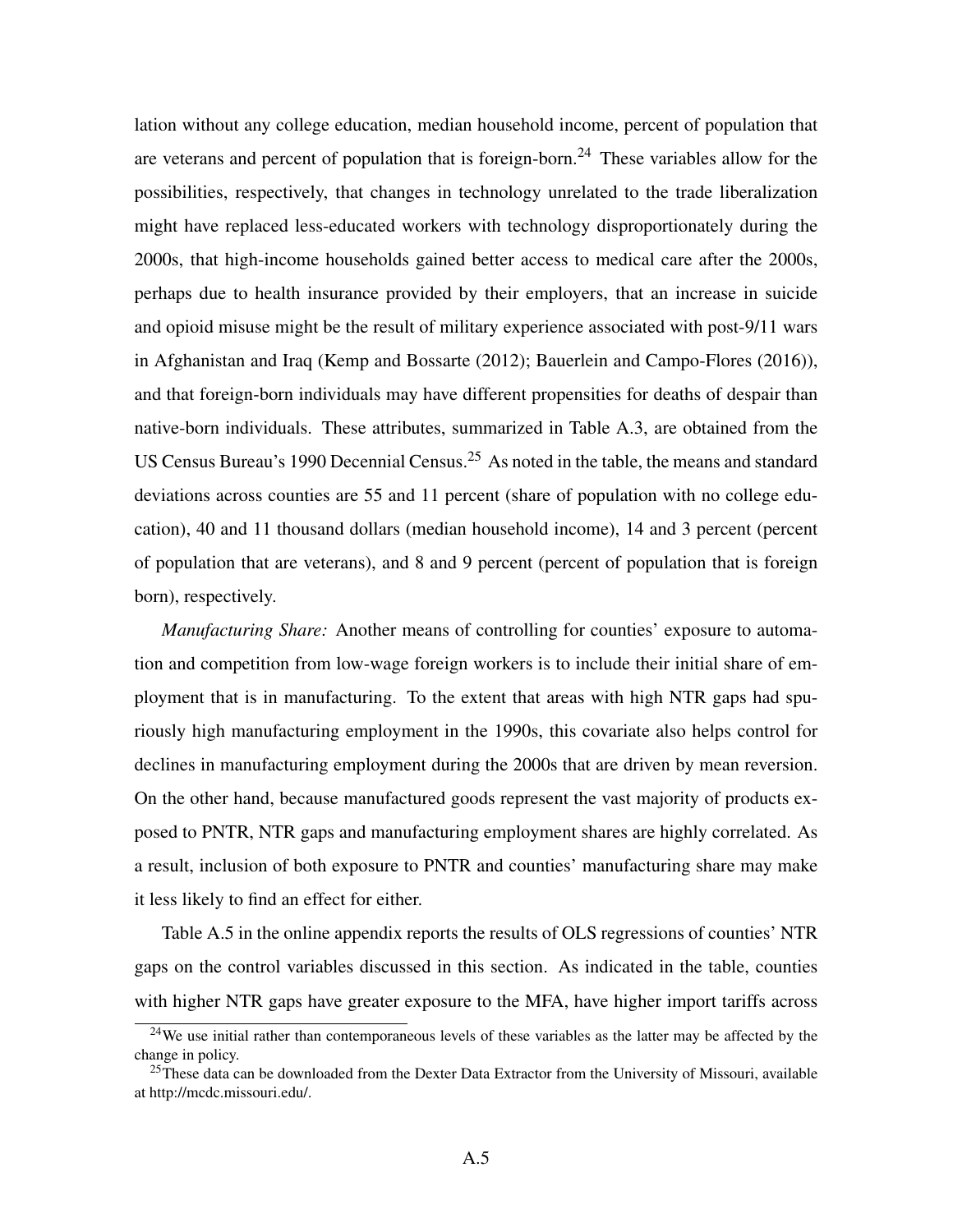the goods they produce, are exposed to larger reductions in Chinese imports tariffs and subsidies, have lower household incomes in 1990, have lower share of population with a college education in 1990, have lower shares of foreign-born population and have a higher share of the population that are veterans in 1990.

## E Other Publicly Available Data

This section notes the sources of the other publicly available datasets used in the analysis.

#### E.1 Disability

Disability payments by county-year are from the BEA Regional Economic Accounts website (linecode 2120), and are deflated using the personal consumption expenditures deflator. Disabled workers counts are from the Social Security Administration, available for download at [https://www.ssa.gov/policy/docs/statcomps/oasdi\\_sc/2017/index.html.](https://www.ssa.gov/policy/docs/statcomps/oasdi_sc/2017/index.html)

### E.2 County Business Patterns

Employment by county-industry are available from the US County Business Patterns database at [http://www.census.gov/econ/cbp/download/.](http://www.census.gov/econ/cbp/download/) We follow [Autor et al.](#page--1-14) [\(2013\)](#page--1-14) in imputing employment for cells where only a range of employment is reported and use data from the 1990 County Business Patterns.

#### E.3 SEER Population Data

Population estimates from the National Cancer Institute's Surveillance, Epidemiology, and End Results Database are available at [http://seer.cancer.gov/popdata/download.html.](http://seer.cancer.gov/popdata/download.html)

## F CUMA-Level Results

While our primary analysis uses counties as the level of observation, we also calculate mortality rates across groups of counties with larger populations, therefore potentially decreasing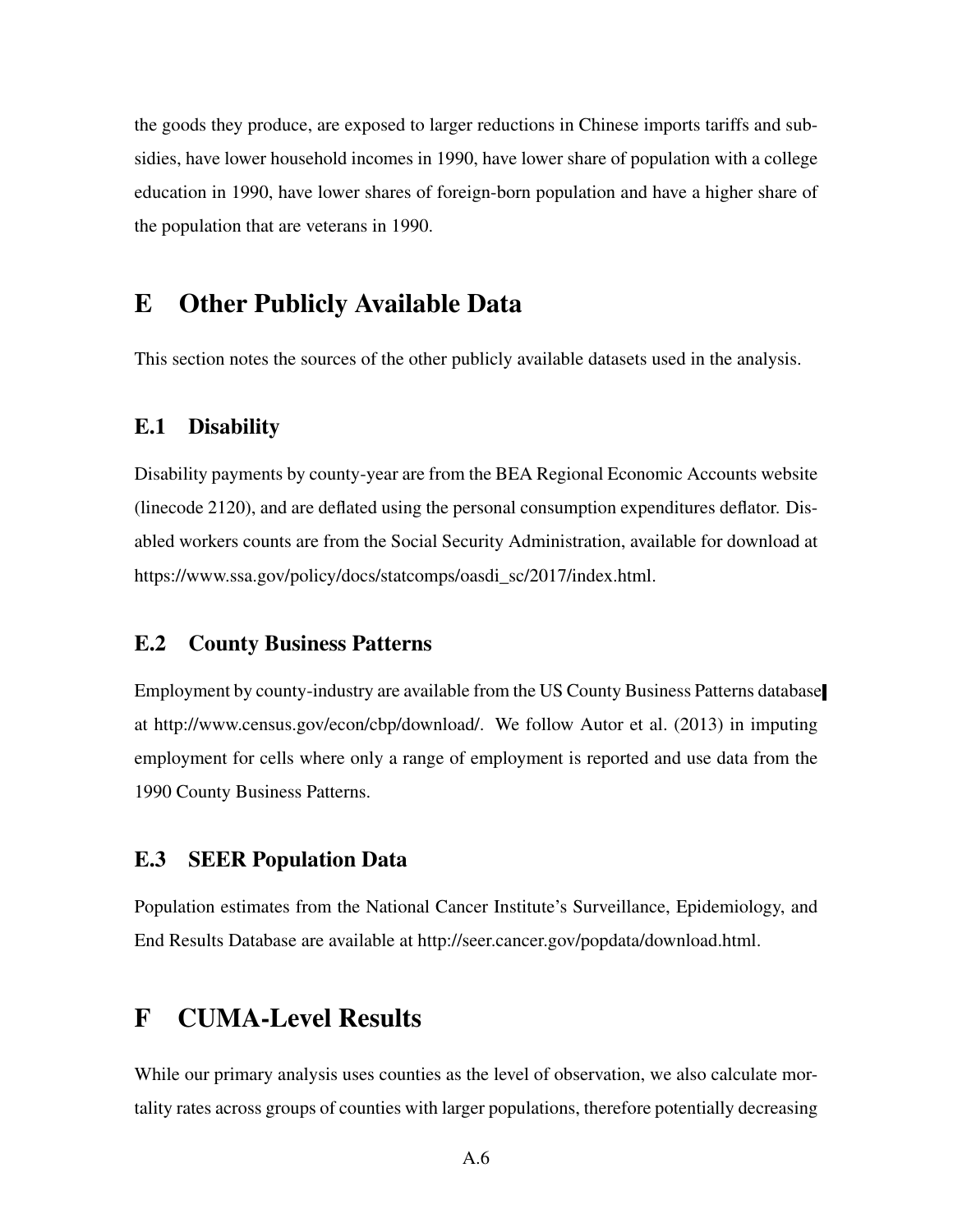the amount of noise that can be present in mortality rates for sparsely populated counties. As noted in the main text, we refer to these areas as CUMAs. In Figures [A.6,](#page-12-0) [A.7,](#page-13-0) and [A.8](#page-14-0) of this appendix, we report the analogues of Figures [1,](#page--1-15) [2](#page--1-16) and [3](#page--1-17) of the main text. As indicated by a comparison of the two groups of figures, results are similar.

## G Migration

This section examines the potential role of domestic migration on the estimated relationship between exposure to PNTR and mortality from deaths of despair.

County-level mortality rates could, in principle, be influenced by two types of selective out-migration. The first would be migration based on age, e.g., if younger workers are more likely to move in response to a labor market shock than older workers. Examining both population changes and migration, [Greenland et al.](#page--1-18) [\(2016\)](#page--1-18), for example, find that areas with greater exposure to PNTR experience relative reductions in population and relatively larger out-migration, especially among the young, though most of the out-migration occurs with a lag of 7 to 10 years. Such movement might bias our results downwards or upwards depending on whether younger workers are more or less likely to suffer deaths of despair. On the other hand, the SEER population data we use to calculate age-adjusted mortality rates track population changes by age, race, and gender, at an annual level, and therefore can reasonably be expected to reflect changes in the population of young people that might affect the mortality rates we compute. In addition, the Census population data upon which the SEER population data are based include explicit adjustments to account for migration.<sup>[26](#page-6-0)</sup>

A second type of selective out-migration that might influence our results involves differential movement of workers within age groups. If those least likely to suffer deaths of despair are more likely to migrate in response to the change in US trade policy, our results will be overstated, and *vice versa.* We do not have any data that allows us to address this issue directly. In either case, our finding that age-adjusted mortality rates increase within counties

<span id="page-6-0"></span><sup>&</sup>lt;sup>26</sup>While [Arthi et al.](#page--1-19) [\(2017\)](#page--1-19) discuss potential errors in inter-censal population estimates, these issues are less of a concern once the estimates have been revised to reflect the information in subsequent censuses, which has occurred for the years 1990 to 2010, nearly our entire period of analysis. While data for 2011 to 2013 will not undergo this revision process until the 2020 Census is released, accuracy of inter-censal population estimates is less of a concern in the years immediately following a Census [\(Phipps et al.](#page--1-11) [\(2005\)](#page--1-11).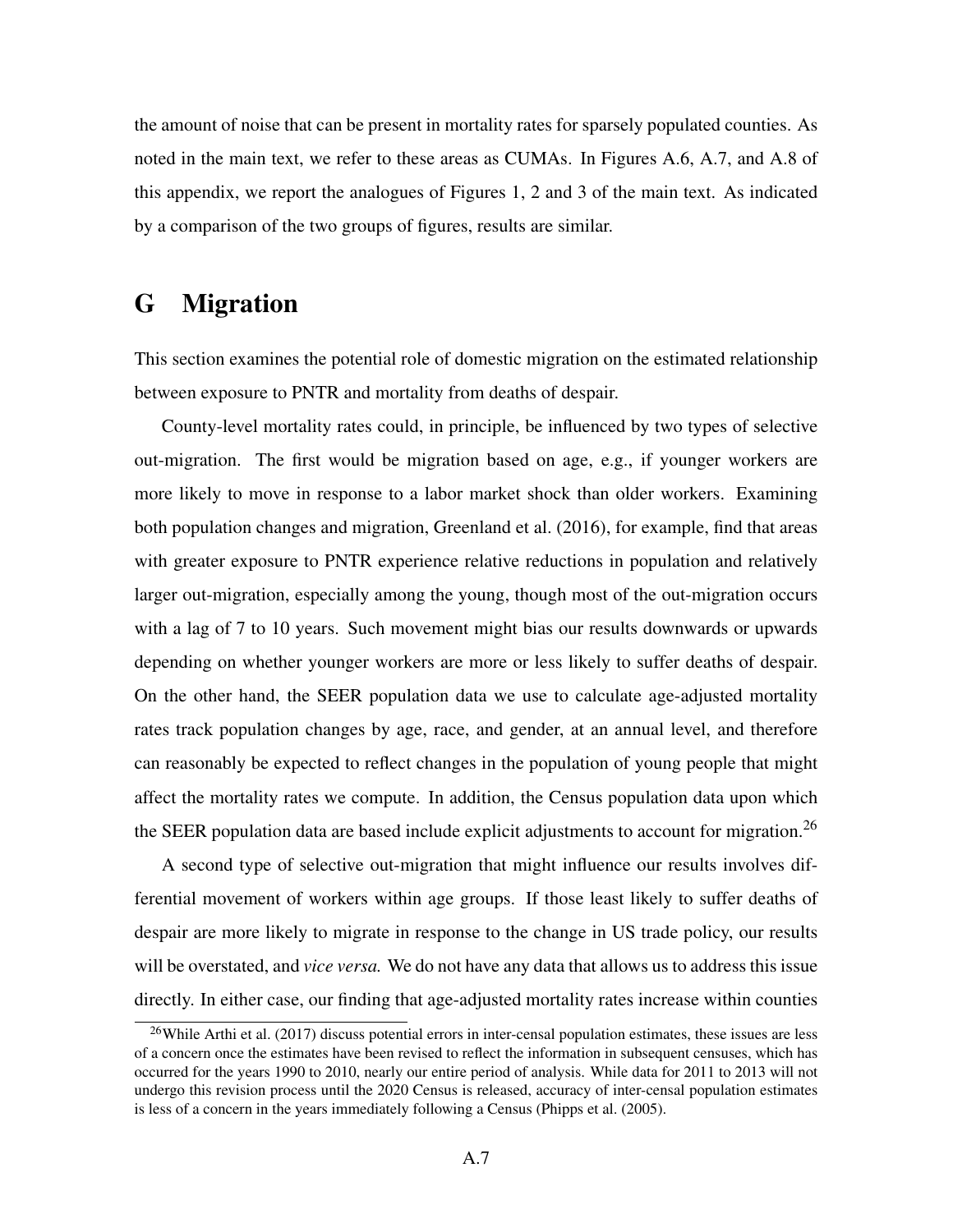more exposed to PNTR is evidence of important distributional implications of changes in trade policy. Moreover, because overall deaths of despair increase substantially over the period we examine (Figure [A.4;](#page--1-1) [Case and Deaton](#page--1-0) [\(2015\)](#page--1-0)), it is clear that the data do not simply reflect a reshuffling of population, and therefore mortality, across counties.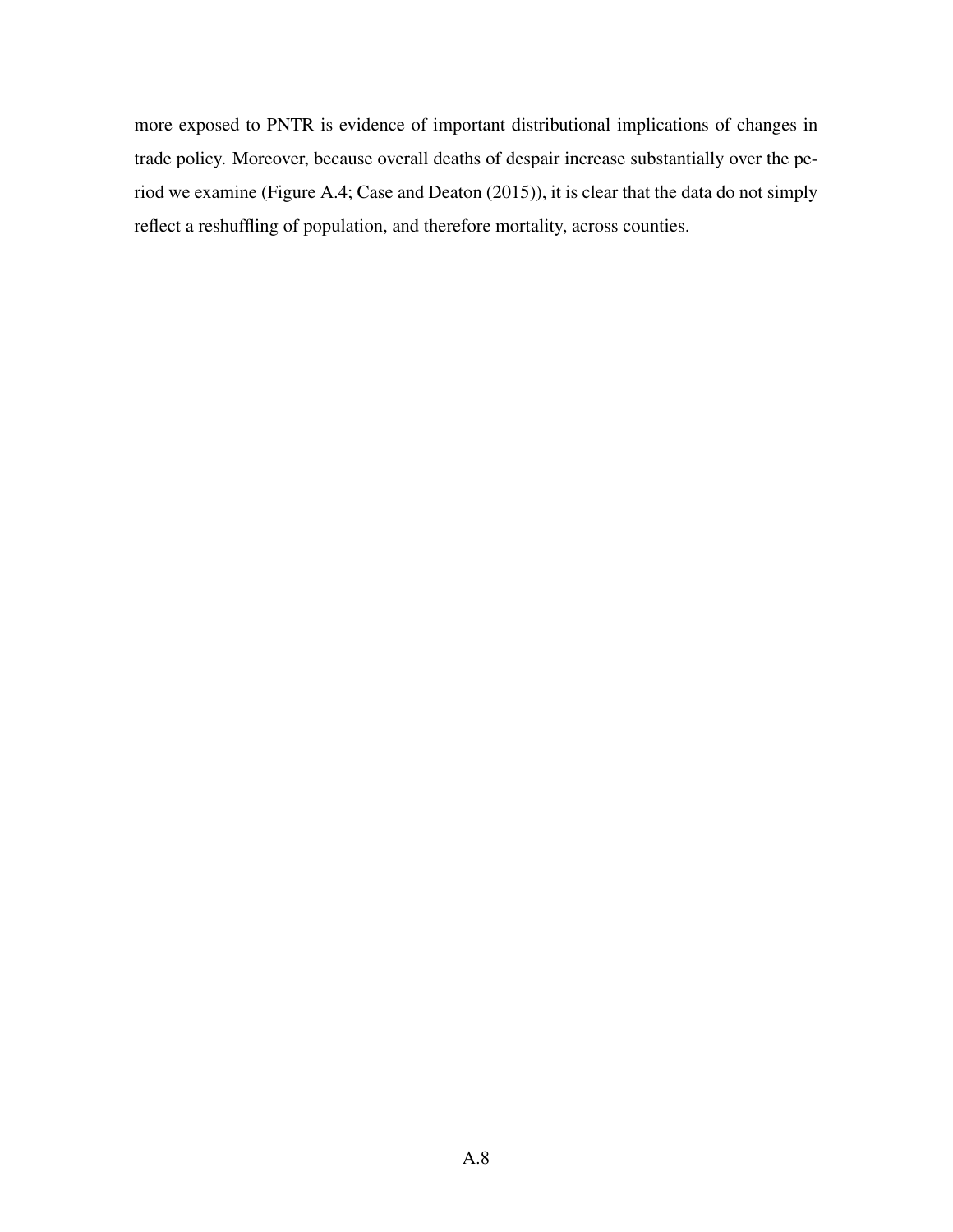

Figure A.1: Implied Impact of Interquartile Shifts in Counties' Initial Attributes

Source: Authors' calculations based on U.S. Centers for Disease Control (CDC) data. Figure displays the 95 percent confidence intervals of the estimated impact of an interquartile shift in the noted initial county attribute with respect to the noted causes of death among the full sample (all races, genders and ages). Y-axis is in units of deaths per 100,000 population. Each row presents the results of a separate population-weighted estimation of equation 3. Confidence intervals are based on robust standard errors adjusted for clustering at the state level.

## Appendix Tables and Figures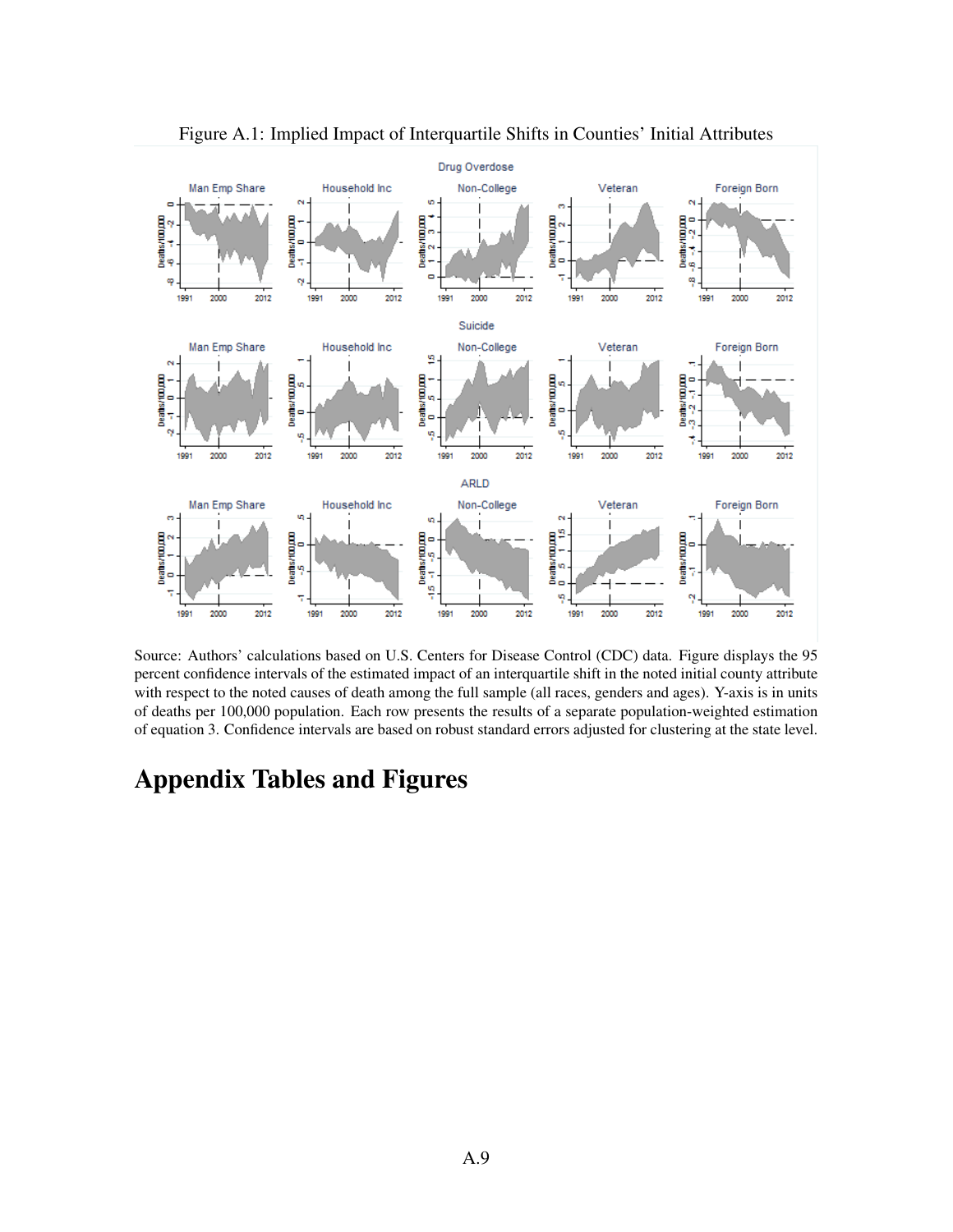

Figure A.2: Population Distribution Across Counties and CUMAs

Source: Authors' calculations based on data from the U.S. Census Bureau and the National Cancer Institute's Surveillance, Epidemiology and End Results (SEER) Program. Figure displays distribution of employment across noted geographic units. As discussed in the main text, CUMAs are groups of counties based on Public Use Microdata Areas (PUMAs). Figure represents data for 3122 counties and 950 CUMAs.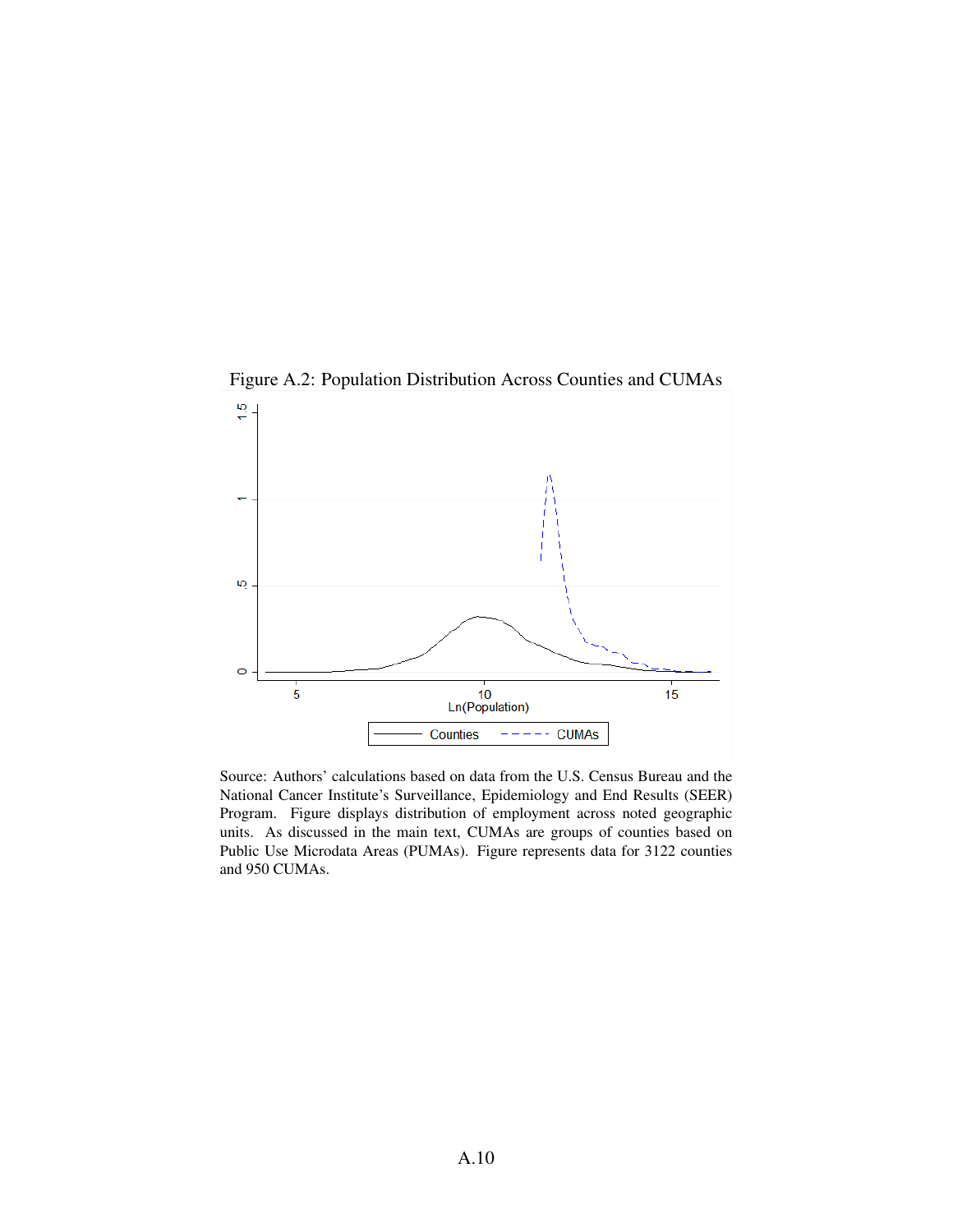

Figure A.3: Implied Impact of PNTR on Internal Causes of Death

Source: Authors' calculations based on U.S. Centers for Disease Control (CDC) data. Figure displays the 95 percent confidence interval of the implied impact of an interquartile shift in counties' exposure to PNTR on major internal cause of death categories, e.g., cancer or diseases of the respiratory system. Each panel presents the results of a separate population-weighted estimation of equation 3. Confidence intervals are based on robust standard errors adjusted for clustering at the state level.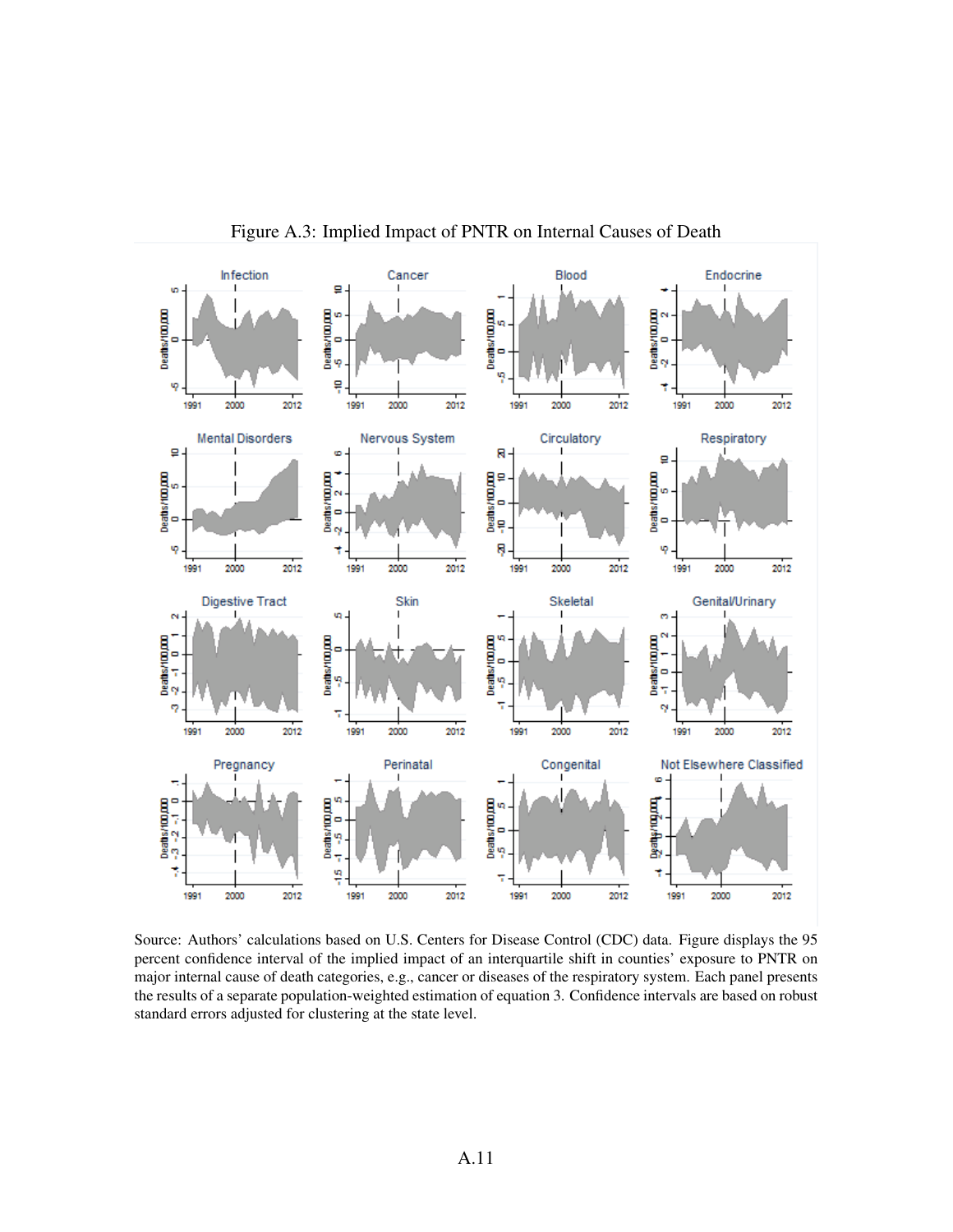

Figure A.4: Crude Death Rates for Whites Aged 45-54

Source: U.S. Centers for Disease Control (CDC). Figure displays the crude death rate for three causes of death across all counties of the United States for whites aged 45 to 54.



Figure A.5: Distribution of Industry, County and CUMA NTR Gaps

Source: Authors' estimates based on data from Feenstra, Romalis and Schott (2002) and the U.S. Census Bureau's 1990 County Business Patterns. Figure displays distributions of NTR gaps across SIC industries, counties and groups of counties based on Public Use Microdata Areas (PUMAs) referred to as CUMAs in the main text.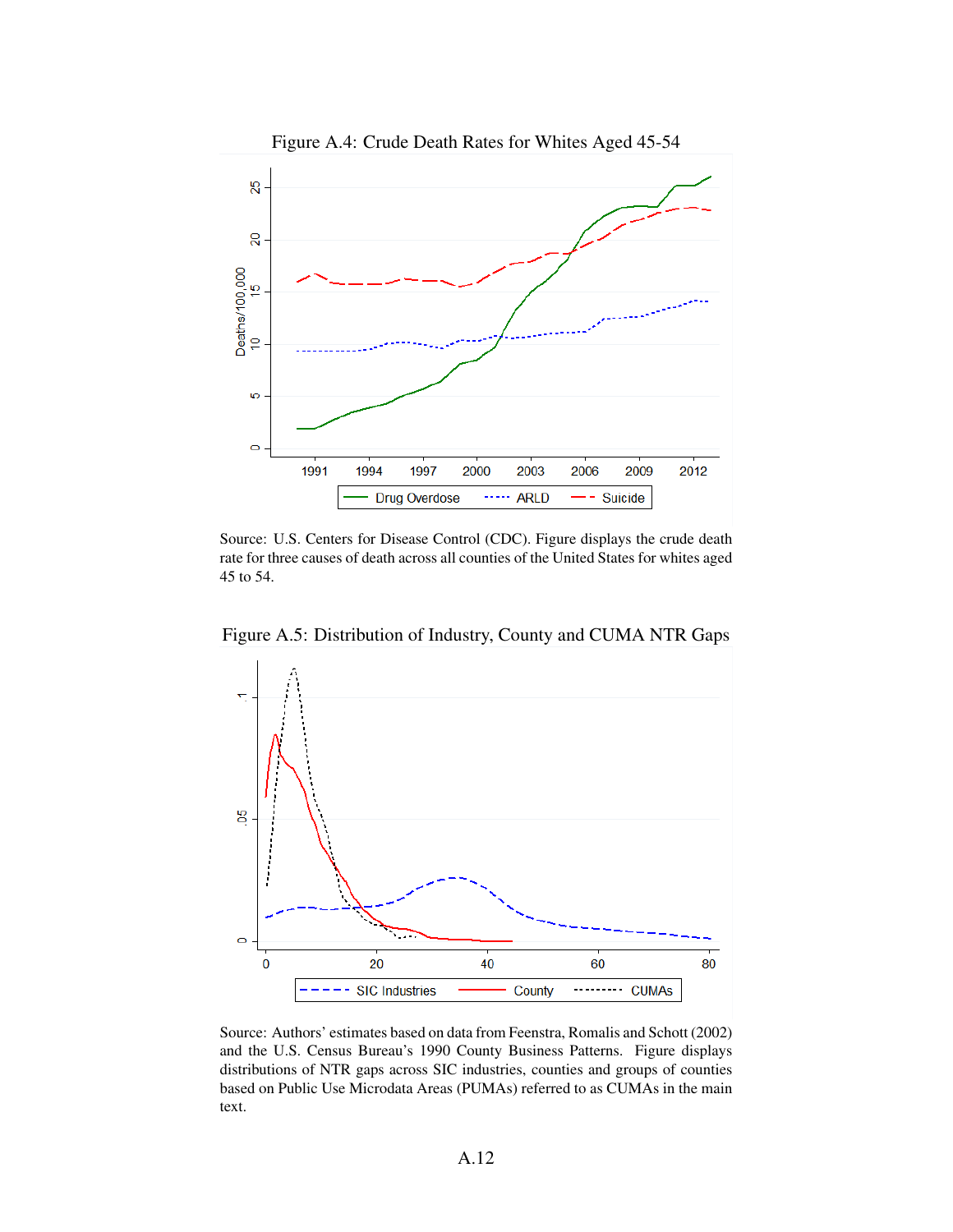

<span id="page-12-0"></span>Figure A.6: Implied Impact of PNTR on Deaths of Despair (CUMAs)

Source: Authors' calculations based on U.S. Centers for Disease Control (CDC) data. Figure displays the 95 percent confidence intervals of an interquartile shift in CUMAs' exposure to PNTR on noted cause of death. Y-axis is in units of deaths per 100,000 population. Each panel presents the results of a separate populationweighted estimation of equation 3 on death rates for fatal drug overdose, suicide, alcohol-related liver disease (ARLD) and overall fatalities from these deaths of despair. The population weighted average death rate across CUMAs of these causes of death, in deaths per 100,000 population, are 5, 10, 4 and 20. Each regression has 22,800 observations across 950 CUMAs and R-squares ranging from 0.68 to 0.76. Confidence intervals are based on robust standard errors adjusted for clustering at the state level.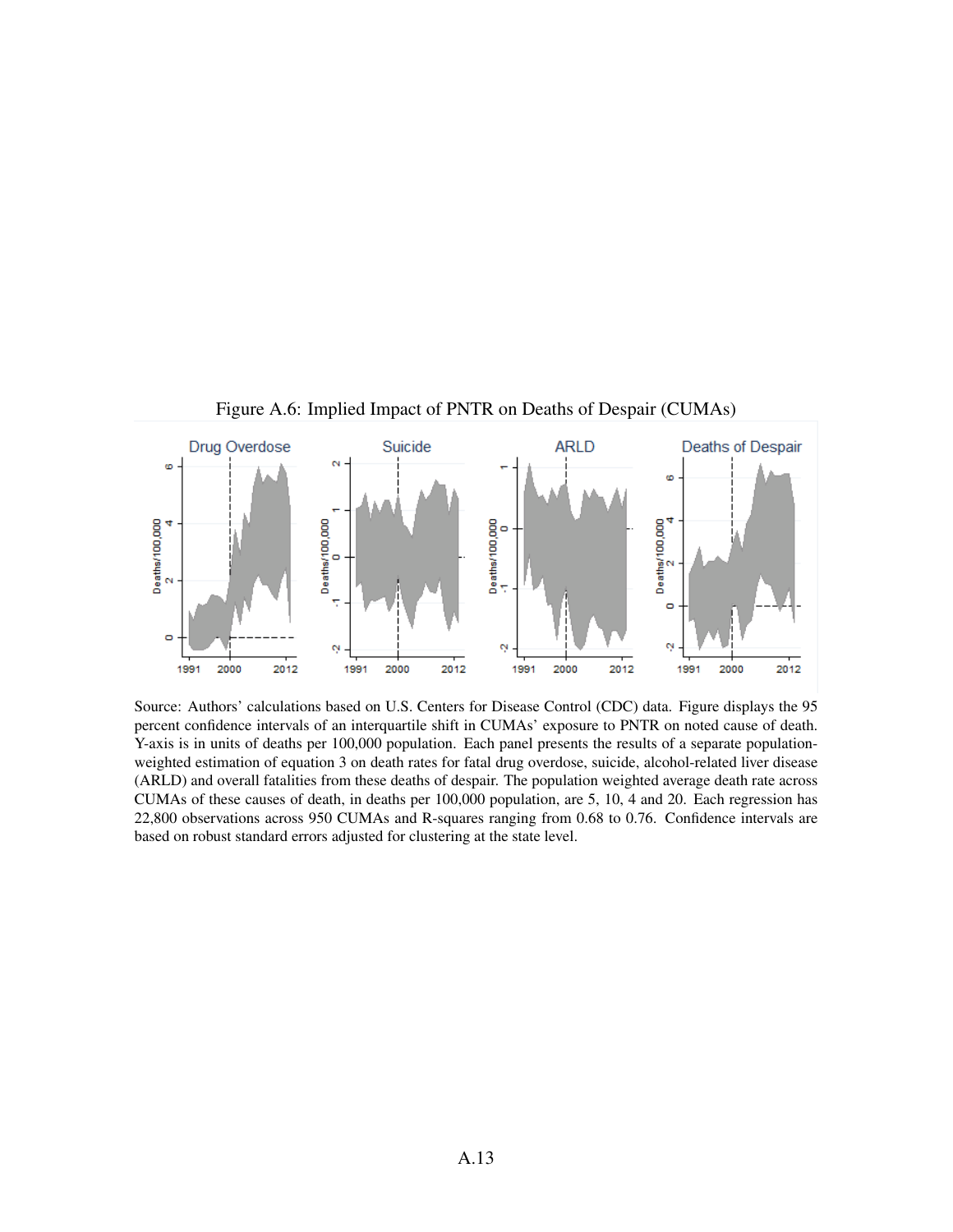

<span id="page-13-0"></span>Figure A.7: Implied Impact of PNTR on Drug Overdose Deaths, by Gender and Race (CUMAs)

Source: Authors' calculations based on U.S. Centers for Disease Control (CDC) data. Figure displays the 95 percent confidence interval of the implied impact of an interquartile shift in CUMAs' exposure to PNTR on drug overdose mortality for males (top panel) and females (bottom panel), by racial category. Each panel presents the results of a separate population-weighted estimation of equation 3. The population weighted average death rate across counties for fatal drug overdoses among white males and females is 7 and 3 per 100,000 population. Each regression has 22,800 observations across 950 CUMAs. Confidence intervals are based on robust standard errors adjusted for clustering at the state level.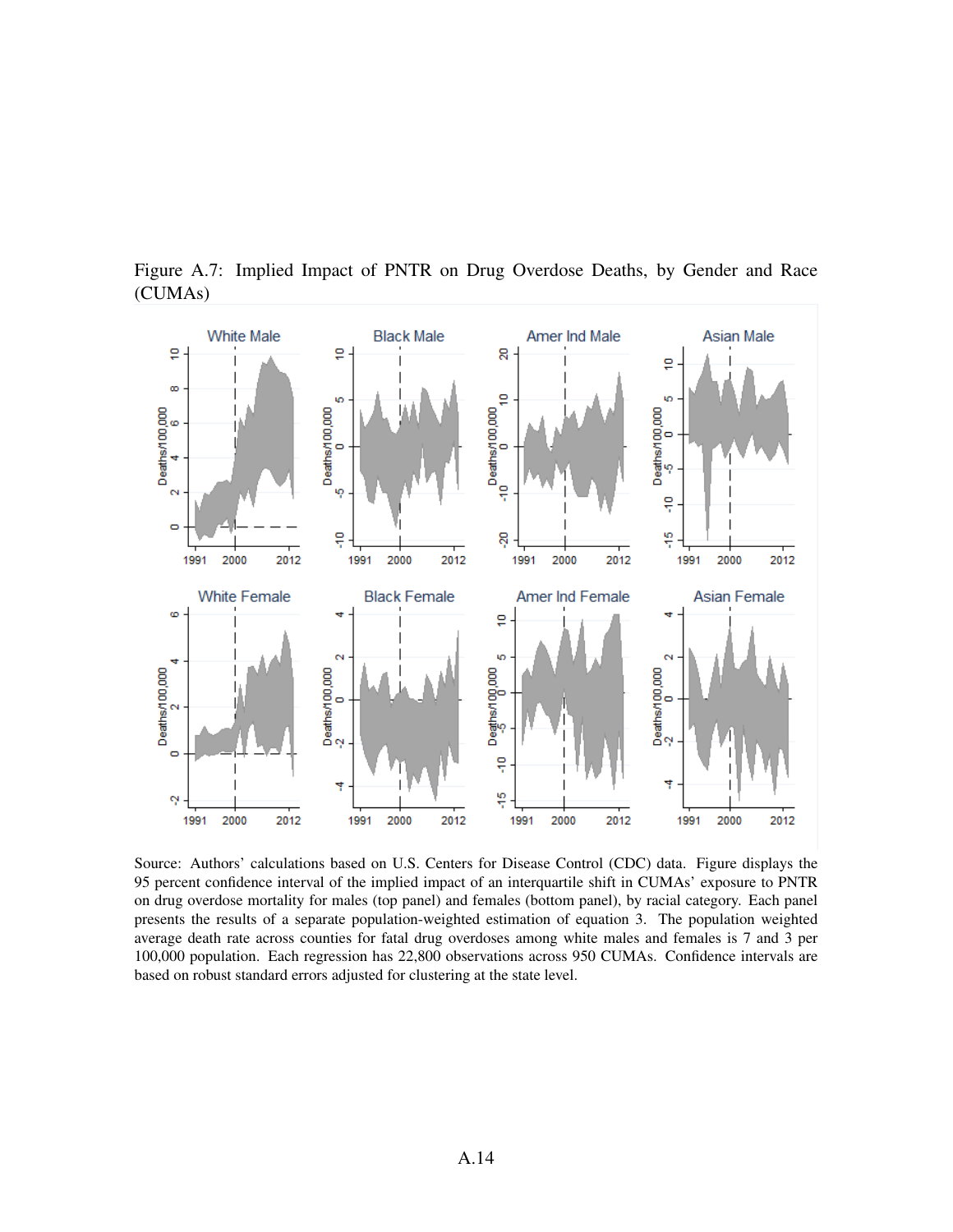<span id="page-14-0"></span>

Figure A.8: Implied Impact of PNTR on White Drug Overdose Deaths, by Age (CUMAs)

Source: Authors' calculations based on U.S. Centers for Disease Control (CDC) data. Figure displays the 95 percent confidence interval of the implied impact of an interquartile shift in CUMAs' exposure to PNTR on drug overdose mortality for whites by noted five-year age category. Each panel presents the results of a separate population-weighted estimation of equation 3. Each regression has 22,800 observations across 950 CUMAs. Confidence intervals are based on robust standard errors adjusted for clustering at the state level.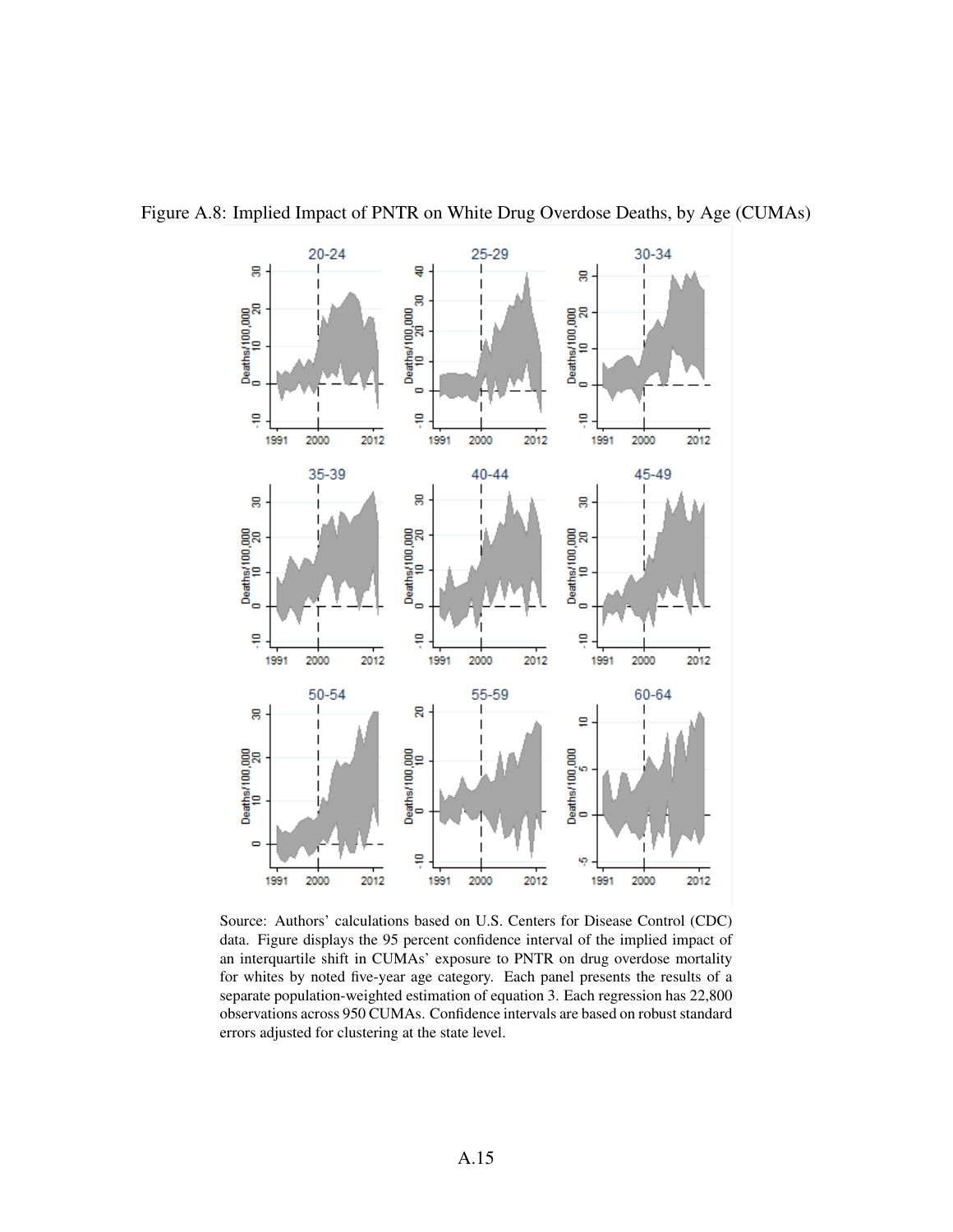| Age          | Population    | Share  |
|--------------|---------------|--------|
| Under 1 year | 3,855,956     | 0.0137 |
| 1-4 years    | 15,322,337    | 0.0543 |
| 5-14 years   | 41, 101, 548  | 0.1457 |
| 15-19 years  | 20,294,955    | 0.0719 |
| 20-24 years  | 19,116,667    | 0.0678 |
| 25-29 years  | 19,280,263    | 0.0683 |
| 30-34 years  | 20,524,234    | 0.0727 |
| 35-39 years  | 22,650,852    | 0.0803 |
| 40-44 years  | 22,517,991    | 0.0798 |
| 45-49 years  | 20,219,527    | 0.0717 |
| 50-54 years  | 17,779,447    | 0.0630 |
| 55-59 years  | 13,565,937    | 0.0481 |
| 60-64 years  | 10,863,129    | 0.0385 |
| 65-69 years  | 9,523,909     | 0.0338 |
| 70-74 years  | 8,860,028     | 0.0314 |
| 75-79 years  | 7,438,619     | 0.0264 |
| 80-84 years  | 4,984,540     | 0.0177 |
| 85 and over  | 4,262,472     | 0.0151 |
| Total        | 282, 162, 411 | 1.0000 |

Table A.1: Distribution of US Population Across Age Categories in 2000

Source: the National Cancer Institute's Surveillance, Epidemiology and End Results (SEER) Program and authors' calculations. Table reports the overall U.S. population weights associated with the age categories used in our baseline results. Data are for the year 2000.

Table A.2: Share of Whites and Males Among Occupations in Manufacturing, 1999

|                                         |      |       | White- |       |
|-----------------------------------------|------|-------|--------|-------|
| Occupation                              | Male | White | Male   | Total |
| Managerial, Professional                | 70.8 | 90.4  |        | 100   |
| Technical, Sales, Admin, Service        | 49.6 | 86.3  |        | 100   |
| <b>Precision Production</b>             | 83.0 | 85.5  |        | 100   |
| Operators, Fabricators, Laborers, Other | 67.0 | 78.9  |        | 100   |
| <b>Total</b>                            | 68.0 | 84.3  | 58.4   | 100   |
| <b>Total in Population</b>              | 49.0 | 81.9  | 40.3   | 100   |

Source: U.S. Bureau of Labor Statistics and authors' calculations. Table displays the share of manufacturing workers in 1999 that are male or white, by occupation within manufacturing. "." represents unavailable data.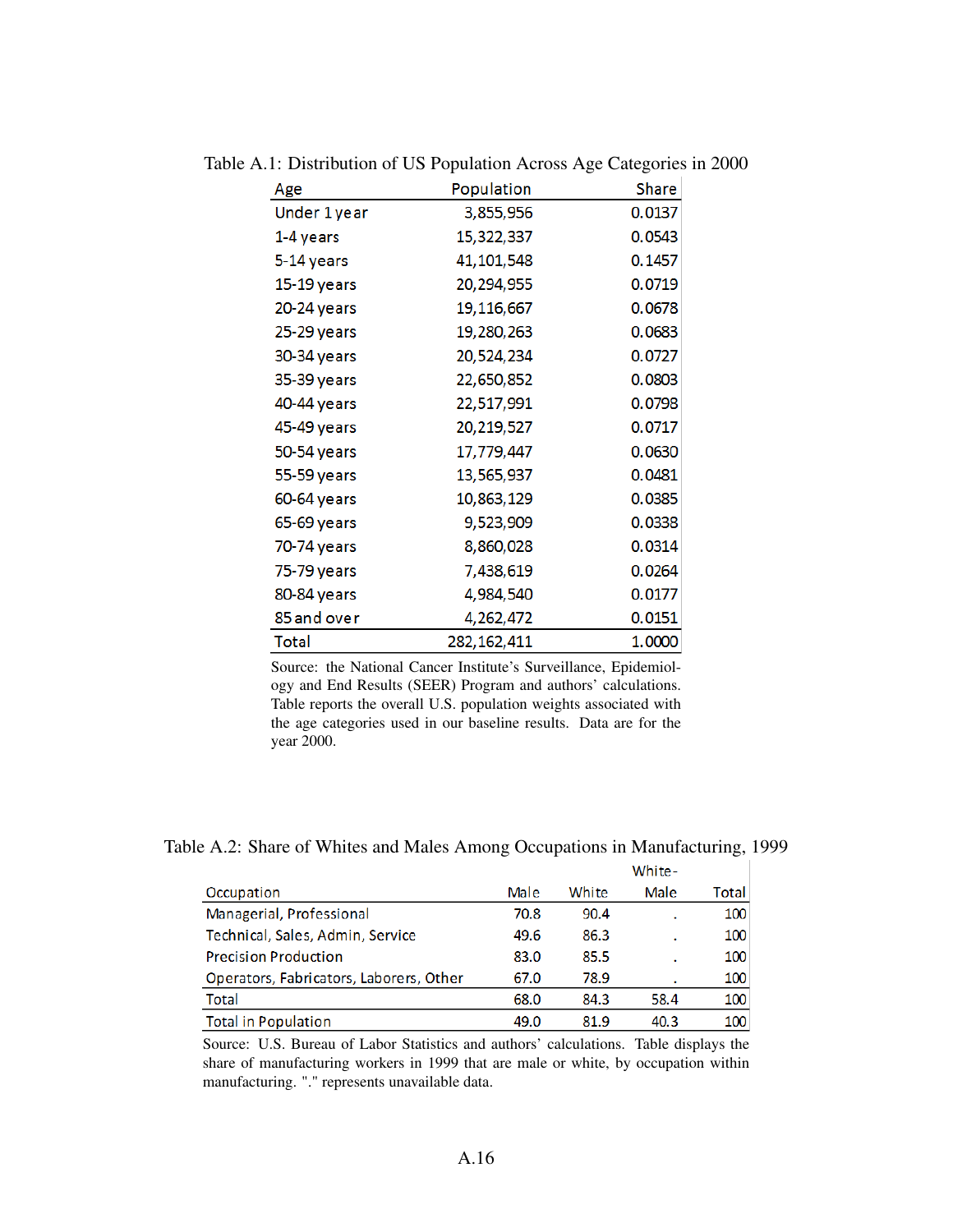|                                         |      | County |           |     | <b>CUMA</b> |           |
|-----------------------------------------|------|--------|-----------|-----|-------------|-----------|
| Variable                                | Obs. | Mean   | <b>SD</b> | Obs | Mean        | <b>SD</b> |
| Age-Adjusted Death Rate (2000)          |      |        |           |     |             |           |
| Overall                                 | 3122 | 861    | 113       | 950 | 862         | 110       |
| Deaths of Despair                       | 3122 | 20     | 8         | 950 | 20          | 7         |
| Drug Overdose                           | 3122 | 5      | 4         | 950 | 5           | 4         |
| Suicide                                 | 3122 | 10     | 5         | 950 | 10          | 4         |
| <b>ARLD</b>                             | 3122 | 4      | 3         | 950 | 4           | 3         |
| NTR Gap (1999)                          | 3122 | 6      | 4         | 950 | 16          | 23        |
| Median Household Income (1990)          | 3122 | 40     | 11        | 950 | 40          | 10        |
| Percent No College (1990)               | 3122 | 55     | 11        | 950 | 55          | 11        |
| Percent Veteran (1990)                  | 3122 | 14     | 3         | 950 | 14          | 3         |
| Percent Foreign Born (1990)             | 3122 | 8      | 9         | 950 | 8           | 9         |
| Percent Manufacturing Employment (2000) | 3122 | 20     | 11        | 950 | 20          | 10        |

<span id="page-16-0"></span>Table A.3: Summary Statistics

Source: U.S. Centers for Disease Control (CDC), the National Cancer Institute's Surveillance, Epidemiology and End Results (SEER) Program, the U.S. Cenus Bureau and authors' calculations. Table summarizes distribution of noted attributes across counties and CUMAs, weighted by population, where the year in parentheses notes the year for which the attribute is measured. Death rates are expressed per 100,000 population. Median household income is in thousands of dollars. Summary statistics for the NTR gap in this table differ from those reported in the main text, which represent unweighted averages and standard deviations.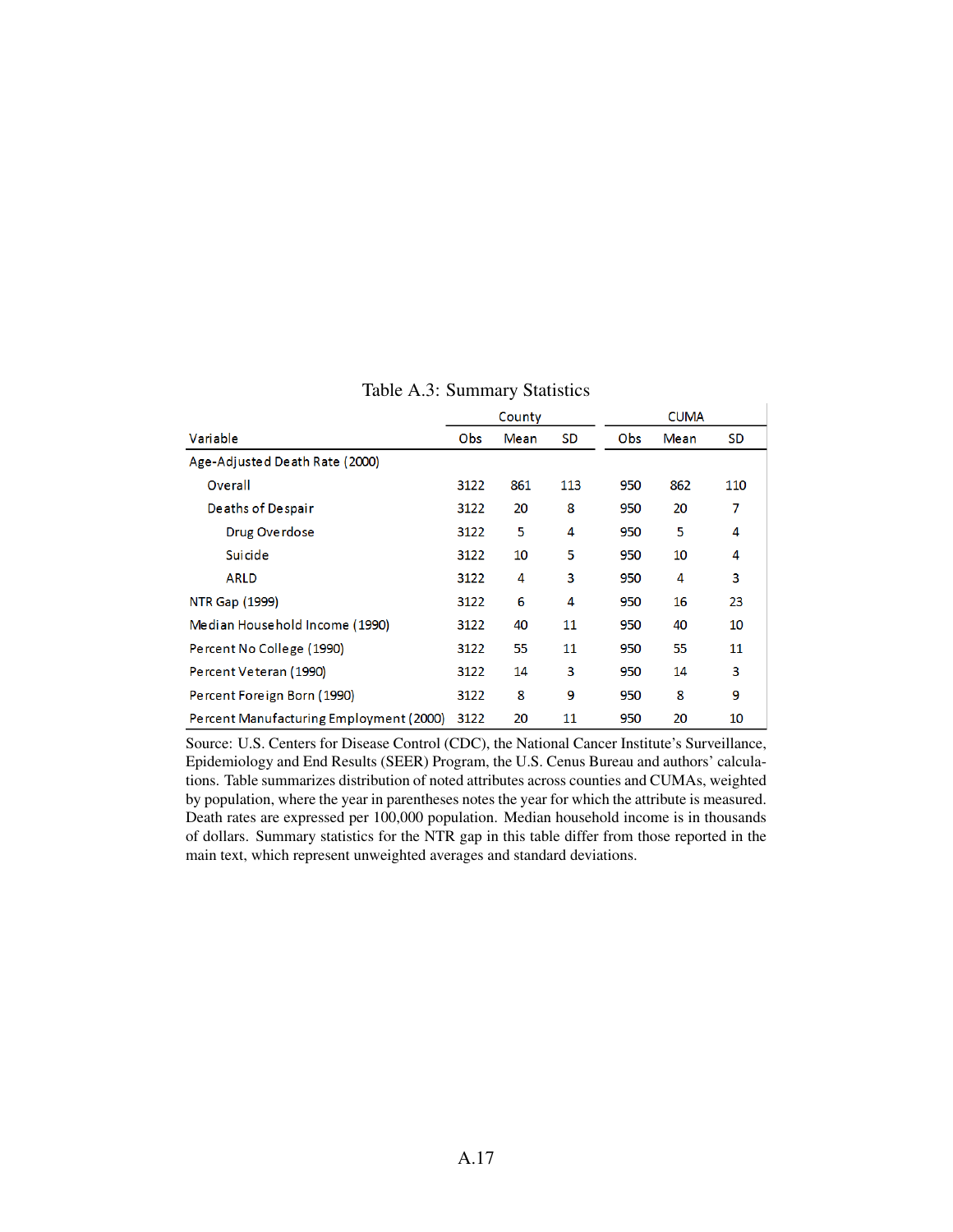|                                                                 | <b>Total</b> | Crude       |
|-----------------------------------------------------------------|--------------|-------------|
|                                                                 | Deaths       | Rate        |
| External causes of death                                        |              |             |
| <b>Suicide</b>                                                  | 29,416       | 10          |
| <b>Drug Overdose</b>                                            | 14,160       | 5           |
| Other (e.g., motor vehicle accidents, falls, crime)             | 108,560      | 39          |
| <b>Total External</b>                                           | 152,136      | 54          |
|                                                                 |              |             |
| Internal causes of death                                        |              |             |
| Infectious or Parasitic Diseases (e.g., septicemia)             | 59,122       | 21          |
| Neoplasms (i.e., cancer)                                        | 567,242      | 202         |
| Diseases of the Blood (e.g., anemia)                            | 9,337        | 3           |
| Endocrine, Nutritional and Metabolic Diseases (e.g., diabetes)  | 94,456       | 34          |
| Mental (e.g., dementia)                                         | 46,040       | 16          |
| Diseases of the Nervous System (e.g., Alzheimers, Parkinsons)   | 91,182       | 32          |
| Diseases of the Circulatory System (e.g., AMI, hypertension)    | 943,068      | 336         |
| Diseases of the Respiratory System (e.g., pneumonia, influenza) | 231,253      | 82          |
| Diseases of the Digestive System (e.g., liver failure)          | 84,136       | 30          |
| Diseases of the Skin                                            | 3,756        | 1           |
| Diseases of the Skeletal System (e.g., arthritis)               | 13,775       | 5           |
| Diseases of the Genitourinary System (e.g., renal failure)      | 54,604       | 19          |
| Pregnancy and Childbirth                                        | 404          | $\mathbf 0$ |
| Conditions Arising in the Perinatal Period                      | 14,097       | 5           |
| <b>Congenital Malformations and Abnormalities</b>               | 10,631       | 4           |
| Not elsewhere classified                                        | 31,954       | 11          |
| <b>Total Internal</b>                                           | 2,255,057    | 803         |
| Total                                                           | 2,407,193    | 857         |

<span id="page-17-0"></span>Table A.4: Average Death Rates by Major Causes of Death

Source: U.S. Centers for Disease Control (CDC), the National Cancer Institute's Surveillance, Epidemiology and End Results (SEER) Program, the U.S. Cenus Bureau and authors' calculations. Table summarizes distribution of noted attributes across counties and CUMAs, weighted by population, where the year in parentheses notes the year for which the attribute is measured. Death rates are expressed per 100,000 population. Median household income is in thousands of dollars.